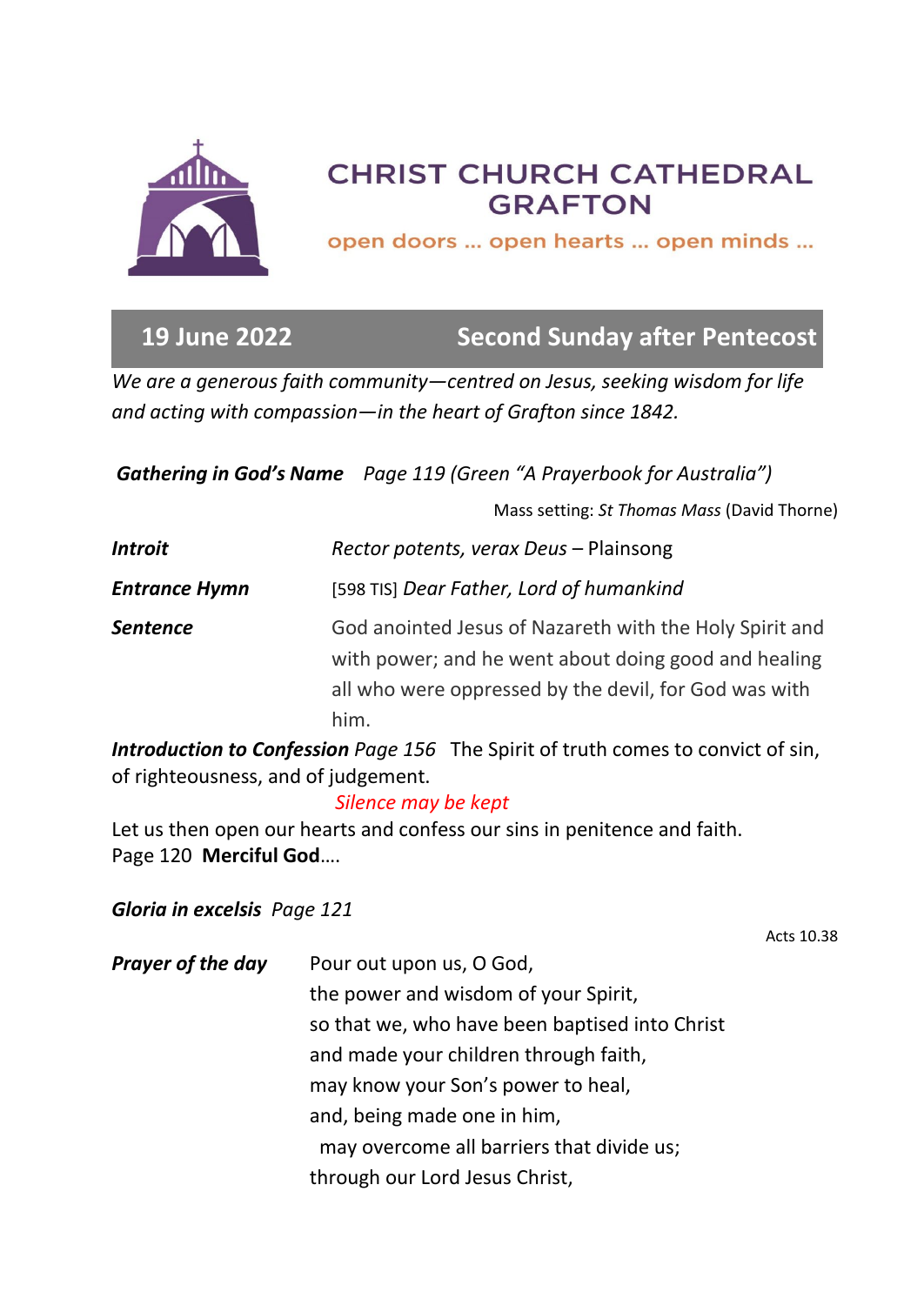who lives and reigns with you in the unity of the Holy Spirit, one God, for ever and ever. **Amen**.

### **BIBLE READINGS**

**First Reading First Reading First Reading First Reading** *First Reading First Reading First Reading First Reading First Reading First Reading First Reading First Reading* **<b>***First Reading* 

Ahab told Jezebel all that Elijah had done, and how he had killed all the prophets with the sword. Then Jezebel sent a messenger to Elijah, saying, 'So may the gods do to me, and more also, if I do not make your life like the life of one of them by this time tomorrow.' Then he was afraid; he got up and fled for his life, and came to Beer-sheba, which belongs to Judah; he left his servant there.

But he himself went a day's journey into the wilderness, and came and sat down under a solitary broom tree. He asked that he might die: 'It is enough; now, O Lord, take away my life, for I am no better than my ancestors.' He got up, and ate and drank; then he went in the strength of that food for forty days and forty nights to Horeb the mount of God. At that place he came to a cave, and spent the night there.

Then the word of the Lord came to him, saying, 'What are you doing here, Elijah?' He answered, 'I have been very zealous for the Lord, the God of hosts; for the Israelites have forsaken your covenant, thrown down your altars, and killed your prophets with the sword. I alone am left, and they are seeking my life, to take it away.'

He said, 'Go out and stand on the mountain before the Lord, for the Lord is about to pass by.' Now there was a great wind, so strong that it was splitting mountains and breaking rocks in pieces before the Lord, but the Lord was not in the wind; and after the wind an earthquake, but the Lord was not in the earthquake; and after the earthquake a fire, but the Lord was not in the fire; and after the fire a sound of sheer silence. When Elijah heard it, he wrapped his face in his mantle and went out and stood at the entrance of the cave. Then there came a voice to him that said, 'What are you doing here, Elijah?' He answered, 'I have been very zealous for the Lord, the God of hosts; for the Israelites have forsaken your covenant, thrown down your altars, and killed your prophets with the sword. I alone am left, and they are seeking my life, to take it away.' Then the Lord said to him, 'Go, return on your way to the wilderness of Damascus; when you arrive, you shall anoint Hazael as king over Aram.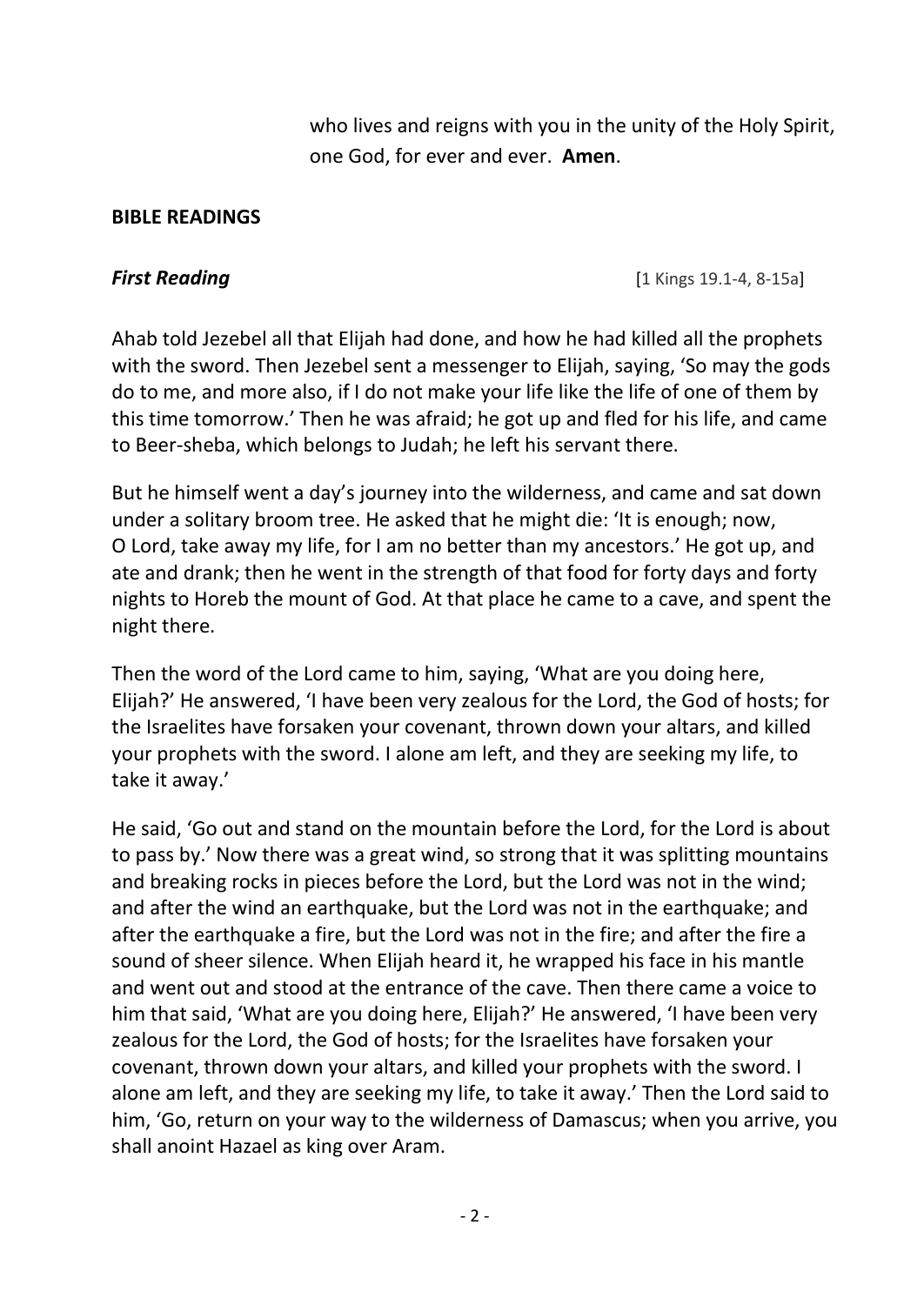### *Psalm* [Psalm 43]

1 Give judgement for me, O God,

take up my cause against an ungodly people:

deliver me from the deceitful and unjust.

2 For you are God my refuge—

why have you turned me away:

why must I go like a mourner

because the enemy oppresses me?

3 O send out your light and your truth,

and let them lead me:

let them guide me to your holy hill and to your dwelling.

4 Then I shall go to the altar of God,

to God my joy and my delight:

and to the harp I shall sing your praises, O God, my God.

5 Why are you so full of heaviness, my soul:

and why so unquiet within me?

6 O put your trust in God:

for I will praise him yet, who is my deliverer and my God.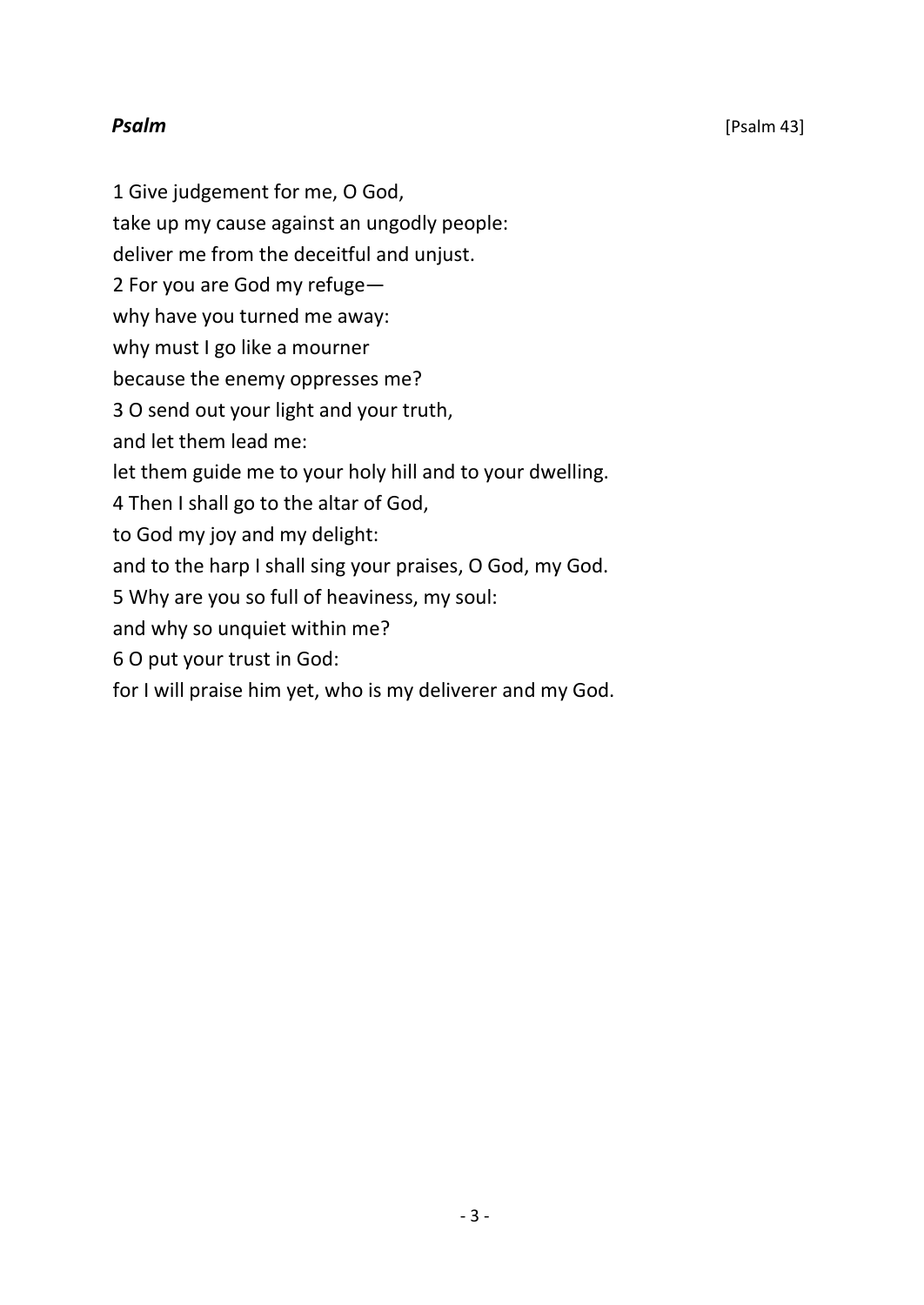For all who rely on the works of the law are under a curse; for it is written, 'Cursed is everyone who does not observe and obey all the things written in the book of the law.' Now it is evident that no one is justified before God by the law; for 'The one who is righteous will live by faith.' But the law does not rest on faith; on the contrary, 'Whoever does the works of the law will live by them.' Christ redeemed us from the curse of the law by becoming a curse for us—for it is written, 'Cursed is everyone who hangs on a tree'— in order that in Christ Jesus the blessing of Abraham might come to the Gentiles, so that we might receive the promise of the Spirit through faith.

Now before faith came, we were imprisoned and guarded under the law until faith would be revealed. Therefore the law was our disciplinarian until Christ came, so that we might be justified by faith. But now that faith has come, we are no longer subject to a disciplinarian, for in Christ Jesus you are all children of God through faith. As many of you as were baptized into Christ have clothed yourselves with Christ. There is no longer Jew or Greek, there is no longer slave or free, there is no longer male and female; for all of you are one in Christ Jesus. And if you belong to Christ, then you are Abraham's offspring, heirs according to the promise.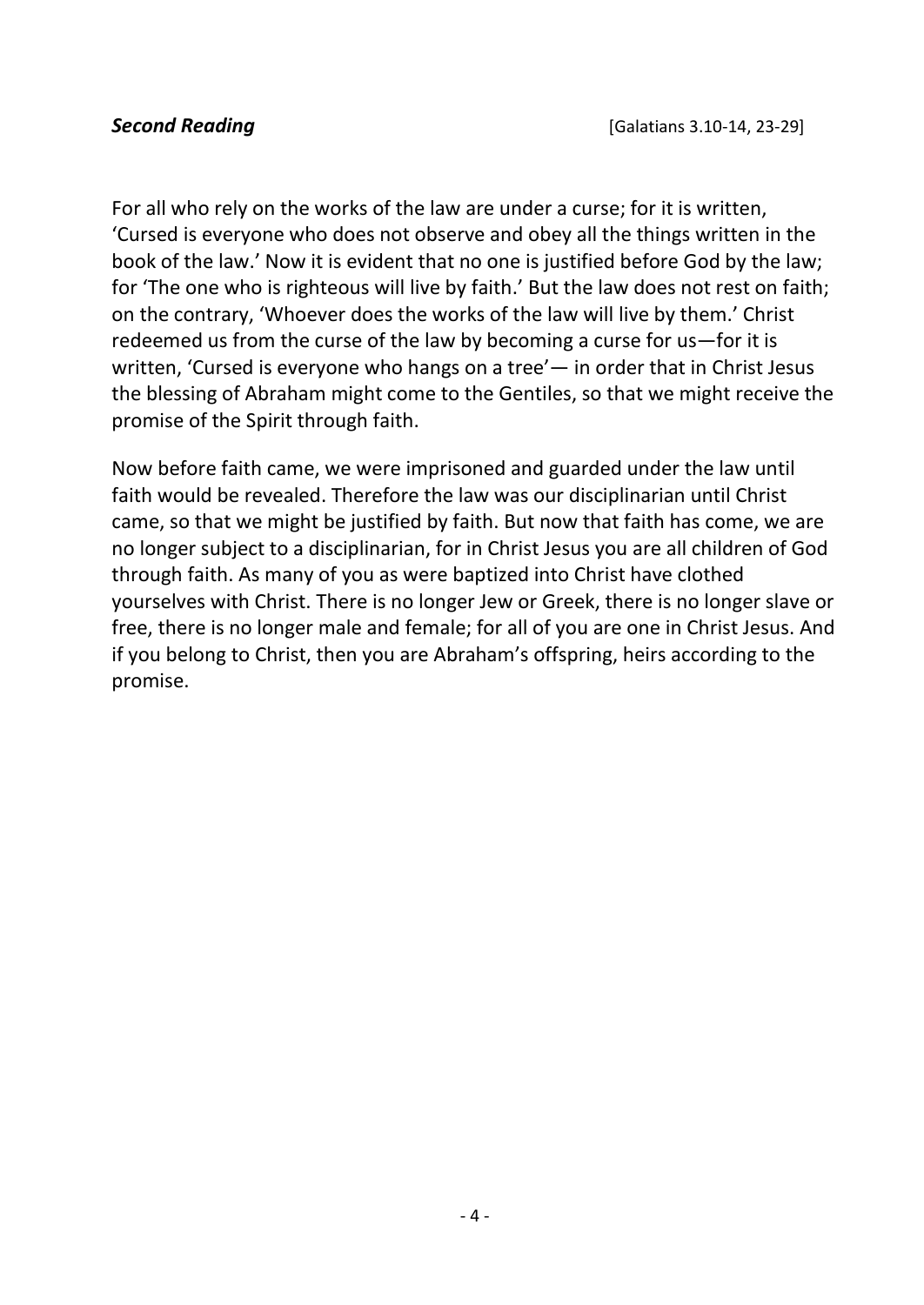### *The Gospel*

*Alleluia, alleluia, alleluia. Return to your home, and declare how much God has done for you. Alleluia, alleluia, alleluia.*

[Luke 8.26-39]

Then they arrived at the country of the Gerasenes, which is opposite Galilee. As he stepped out on land, a man of the city who had demons met him. For a long time he had worn no clothes, and he did not live in a house but in the tombs. When he saw Jesus, he fell down before him and shouted at the top of his voice, 'What have you to do with me, Jesus, Son of the Most High God? I beg you, do not torment me'— for Jesus had commanded the unclean spirit to come out of the man. (For many times it had seized him; he was kept under guard and bound with chains and shackles, but he would break the bonds and be driven by the demon into the wilds.) Jesus then asked him, 'What is your name?' He said, 'Legion'; for many demons had entered him. They begged him not to order them to go back into the abyss.

Now there on the hillside a large herd of swine was feeding; and the demons begged Jesus to let them enter these. So he gave them permission. Then the demons came out of the man and entered the swine, and the herd rushed down the steep bank into the lake and was drowned.

When the swineherds saw what had happened, they ran off and told it in the city and in the country. Then people came out to see what had happened, and when they came to Jesus, they found the man from whom the demons had gone sitting at the feet of Jesus, clothed and in his right mind. And they were afraid. Those who had seen it told them how the one who had been possessed by demons had been healed. Then all the people of the surrounding country of the Gerasenes asked Jesus to leave them; for they were seized with great fear. So he got into the boat and returned. The man from whom the demons had gone begged that he might be with him; but Jesus sent him away, saying, 'Return to your home, and declare how much God has done for you.' So he went away, proclaiming throughout the city how much Jesus had done for him.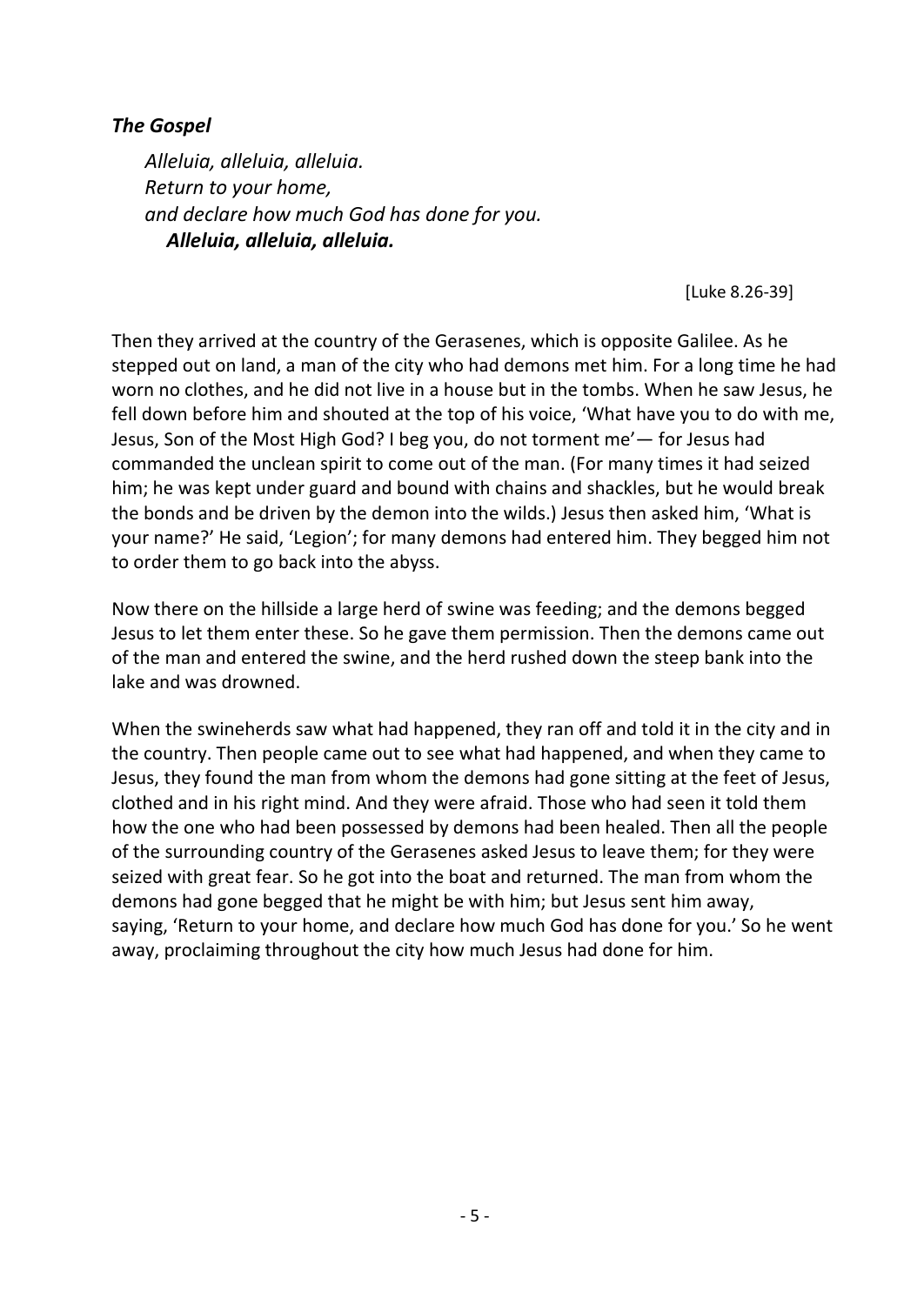| <b>Offertory Hymn</b>   | [193 TIS] God, you are clothed with light         |
|-------------------------|---------------------------------------------------|
|                         | The Great Thanksgiving Thanksgiving 1 on page 128 |
| The Lord's Prayer       | Page 141                                          |
| <b>Communion Anthem</b> | Panis Angelicus – Marc-Antoine Charpentier        |
| <b>Mission Hymn</b>     | [210 TIS] O for a thousand tongues to sing        |
| <b>Organ Postlude</b>   | Fantasia in C, BWV 570 – Johann Sebastian Bach    |

*The order of service is according to* A Prayer Book for Australia*, copyright 1995, the Anglican Church of Australia Trust Corporation; published under the imprint of Broughton Books, and reproduced with permission. Hymns are from* Together in Song*, and are reproduced with permission under CCLI Licence No. 1966.*



Grafton Diocesan Synod is scheduled to meet on 17-19 June. We ask that you pray for all involved in this important gathering. Particularly our Grafton Parish representatives Mr Alex Purvis and Mr Robert Eather. We pray you will be guided in all important decisions needing to be made.



The Cathedral is now open all day every day, Morning Prayer 8.30am, Evening Prayer 5.30pm. Please feel free to sit, reflect, pray. Votive candles are available. Please use provided hand sanitizer.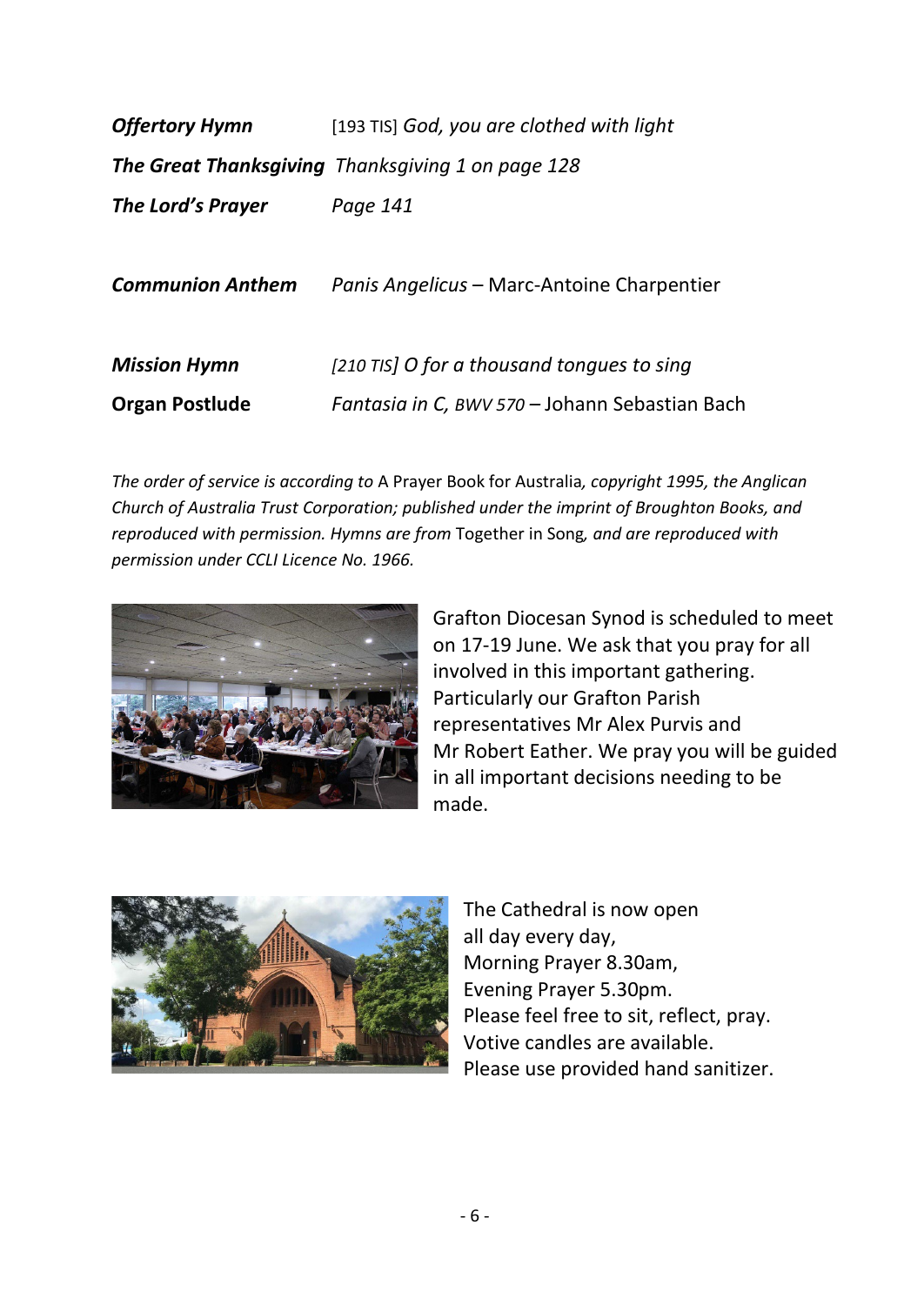| <b>Cathedral Parish Directory</b>                                                                                                   |                                                                                                            |                                                                                                                                        |  |  |
|-------------------------------------------------------------------------------------------------------------------------------------|------------------------------------------------------------------------------------------------------------|----------------------------------------------------------------------------------------------------------------------------------------|--|--|
| www.graftoncathedral.org.au                                                                                                         |                                                                                                            |                                                                                                                                        |  |  |
| <b>Locum Dean</b>                                                                                                                   | The Rev'd Canon Dr Marian Free                                                                             | 0402 985 593                                                                                                                           |  |  |
| <b>Canon Pastor</b>                                                                                                                 | The Revd Canon Camellia Flanagan<br>priest@graftoncathedral.org.au                                         | 0417 928 914                                                                                                                           |  |  |
| <b>Deacon</b>                                                                                                                       | The Reverend Grant Sparks<br>deacon@graftoncathedral.org.au                                                | 0418 995 535                                                                                                                           |  |  |
| <b>Director of Music</b>                                                                                                            | <b>Mr Robert Eather</b><br>music@graftoncathedral.org.au                                                   | 0458 093 292                                                                                                                           |  |  |
| <b>Parish Office</b>                                                                                                                | Ms Linda Butler<br>parishoffice@graftoncathedral.org.au                                                    | 02 6642 2844                                                                                                                           |  |  |
| <b>Cathedral</b><br><b>Bookshop</b>                                                                                                 | bookshop@graftoncathedral.org.au                                                                           | 02 6642 3958                                                                                                                           |  |  |
| <b>Cathedral</b><br><b>OpShop &amp; Pantry</b>                                                                                      | Ms Linda Butler (OpShop)<br>Mrs Moe Jones (Cathedral Pantry)                                               | 02 6642 2844<br>02 6642 1906                                                                                                           |  |  |
| <b>Prayers for those in need</b>                                                                                                    |                                                                                                            |                                                                                                                                        |  |  |
| Joy Baldwin<br><b>Cheryl Cook</b><br><b>Sue Cotter</b><br>Kathryn Douglas<br><b>Gail Gilmore</b><br>Mervyn Kingsley<br>Allen Madden | Fay Kelly<br><b>Ruth Kingsley</b><br>Joan Marr<br>John McAnally<br><b>Gladys Gray</b><br>Elaine Stephenson | Kay Metcalfe<br>Eileen Rogan<br><b>Val Rogers</b><br><b>Tammy Uren</b><br>Jessie Usher<br><b>Reverend Judy Edwards</b><br>John Edwards |  |  |
| <b>Remembering those who have died</b>                                                                                              |                                                                                                            |                                                                                                                                        |  |  |
| Year's Mind: Joyce Wicks, Eric Strevens, Marlene McInnes, Charles Moulds<br>& Jason Wilkes                                          |                                                                                                            |                                                                                                                                        |  |  |